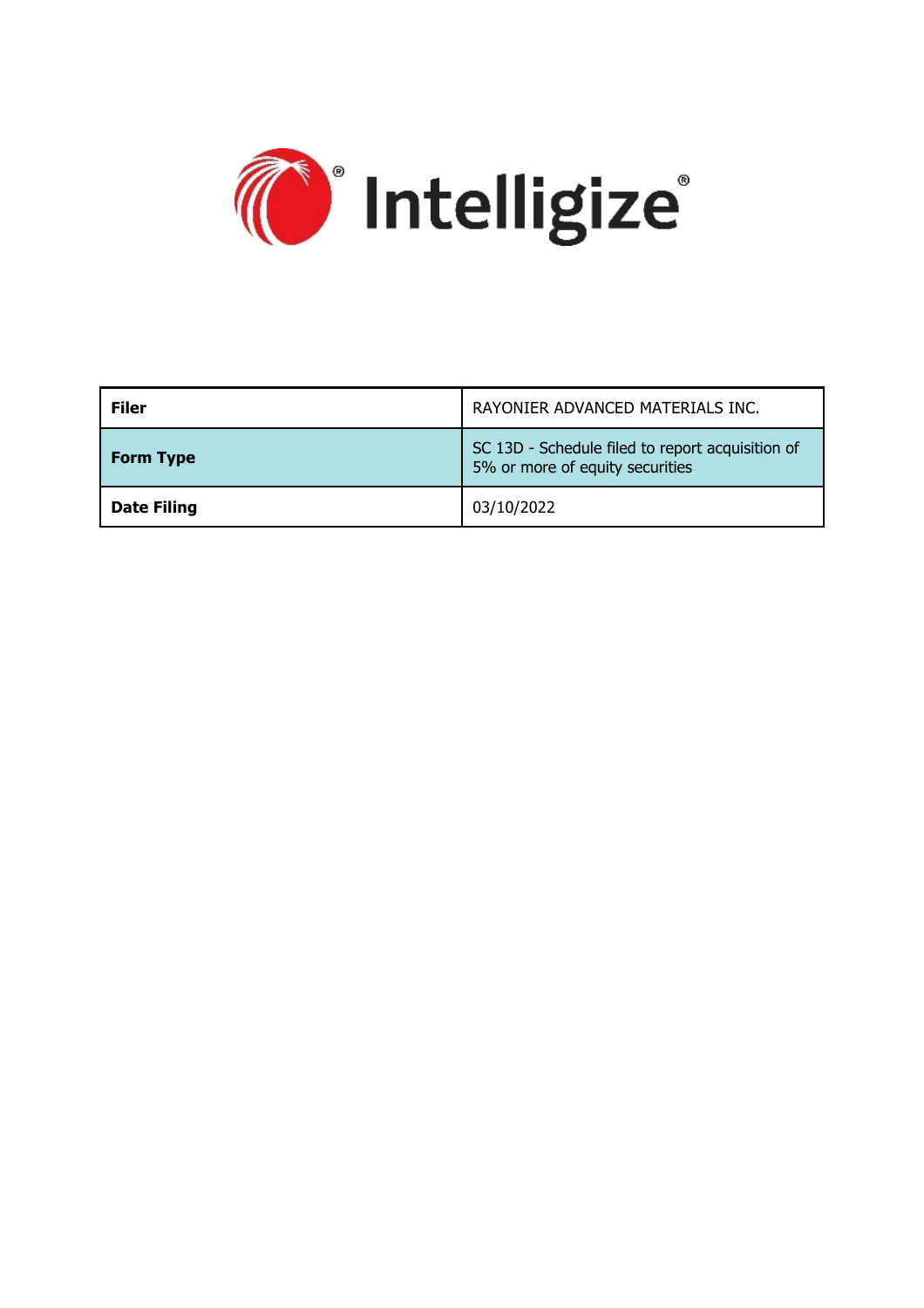### **UNITED STATES SECURITIES AND EXCHANGE COMMISSION**

**Washington, D.C. 20549**

### **SCHEDULE 13D**

**Under the Securities Exchange Act of 1934 (Amendment No.)\***

# **RAYONIER ADVANCED MATERIALS INC.**

**(Name of Issuer)**

**COMMON STOCK, \$0.01 PAR VALUE PER SHARE (Title of Class of Securities)**

**75508B104**

**(CUSIP Number)**

**James Ruggerio c/o Chatham Asset Management, LLC 26 Main Street, Suite 204 Chatham, New Jersey 07928 Telephone Number (973) 701-2431 (Name, Address and Telephone Number of Person Authorized to Receive Notices and Communications)**

> **March 10, 2022 (Date of Event Which Requires Filing of this Statement)**

If the filing person has previously filed a statement on Schedule 13G to report the acquisition that is the subject of this Schedule 13D, and is filing this schedule because of ss.240.13d-1(e), 240.13d-1(f) or 240.13d-1(g), check the following box  $\boxtimes$ .

The remainder of this cover page shall be filled out for a reporting person's initial filing on this form with respect to the subject class of securities, and for any subsequent amendment containing information which would alter disclosures provided in a prior cover page.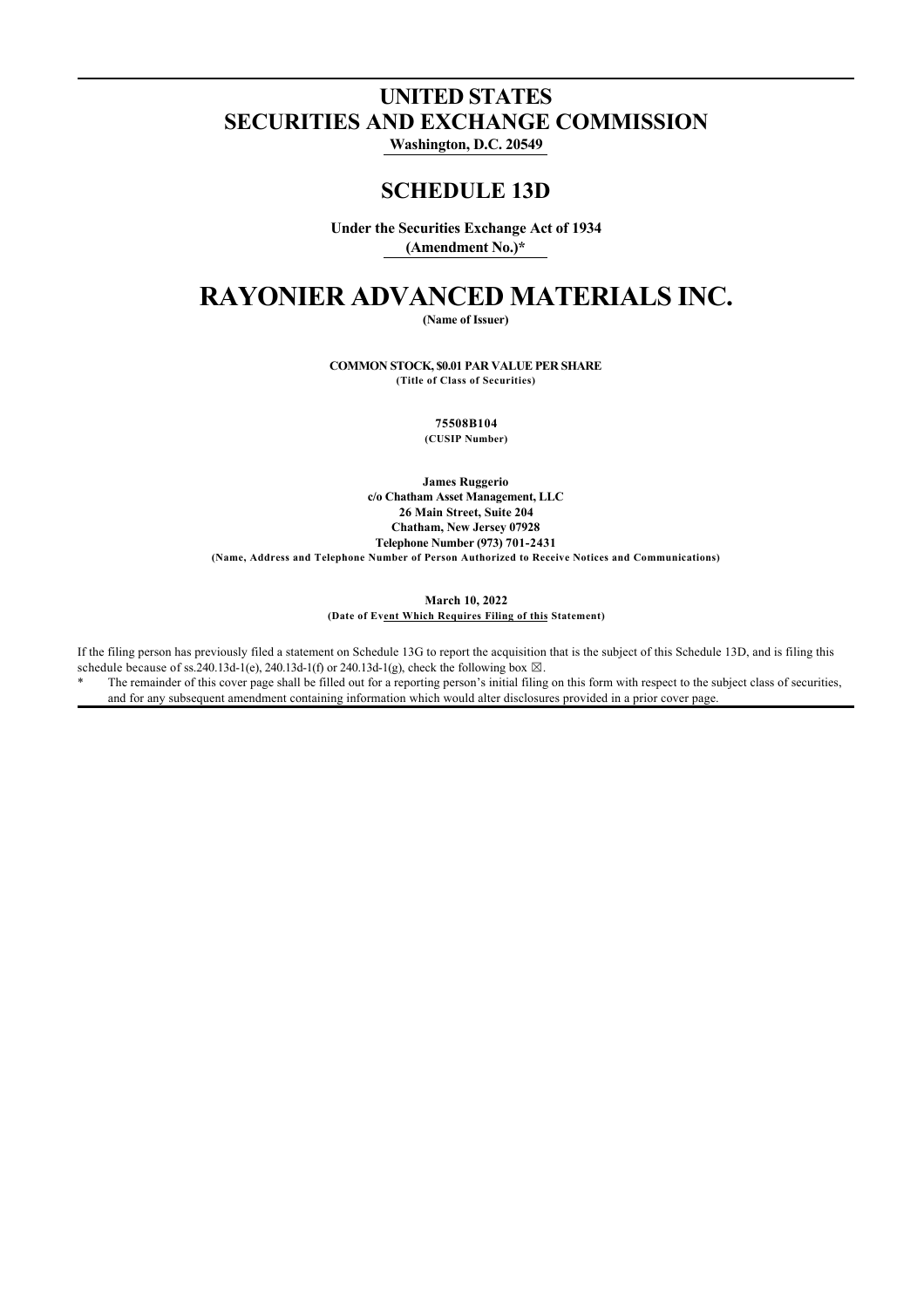| $\overline{1}$ .<br>Names of Reporting Persons. I.R.S. Identification Nos. of above persons (entities only):<br>Chatham Asset Management, LLC<br>2.<br>Check the Appropriate Box if a Member of a Group<br>(a) $\Box$ (b) $\Box$<br>3.<br>SEC Use Only<br>4.<br>Source of Funds (See Instructions):<br>AF<br>5.<br>Check if Disclosure of Legal Proceedings Is Required Pursuant to Items 2(d) or 2(e):<br>П<br>6.<br>Citizenship or Place of Organization:<br>Delaware<br>7.<br>Sole Voting Power:<br>Number of<br>$\mathbf{0}$<br><b>Shares</b><br>8.<br>Shared Voting Power:<br>Beneficially<br>4,000,000*<br>Owned by<br>Each<br>9.<br>Sole Dispositive Power:<br>Reporting<br>$\Omega$<br>Person<br>Shared Dispositive Power:<br>10.<br>With<br>4,000,000* |  |  |  |
|-----------------------------------------------------------------------------------------------------------------------------------------------------------------------------------------------------------------------------------------------------------------------------------------------------------------------------------------------------------------------------------------------------------------------------------------------------------------------------------------------------------------------------------------------------------------------------------------------------------------------------------------------------------------------------------------------------------------------------------------------------------------|--|--|--|
|                                                                                                                                                                                                                                                                                                                                                                                                                                                                                                                                                                                                                                                                                                                                                                 |  |  |  |
|                                                                                                                                                                                                                                                                                                                                                                                                                                                                                                                                                                                                                                                                                                                                                                 |  |  |  |
|                                                                                                                                                                                                                                                                                                                                                                                                                                                                                                                                                                                                                                                                                                                                                                 |  |  |  |
|                                                                                                                                                                                                                                                                                                                                                                                                                                                                                                                                                                                                                                                                                                                                                                 |  |  |  |
|                                                                                                                                                                                                                                                                                                                                                                                                                                                                                                                                                                                                                                                                                                                                                                 |  |  |  |
|                                                                                                                                                                                                                                                                                                                                                                                                                                                                                                                                                                                                                                                                                                                                                                 |  |  |  |
|                                                                                                                                                                                                                                                                                                                                                                                                                                                                                                                                                                                                                                                                                                                                                                 |  |  |  |
|                                                                                                                                                                                                                                                                                                                                                                                                                                                                                                                                                                                                                                                                                                                                                                 |  |  |  |
|                                                                                                                                                                                                                                                                                                                                                                                                                                                                                                                                                                                                                                                                                                                                                                 |  |  |  |
|                                                                                                                                                                                                                                                                                                                                                                                                                                                                                                                                                                                                                                                                                                                                                                 |  |  |  |
|                                                                                                                                                                                                                                                                                                                                                                                                                                                                                                                                                                                                                                                                                                                                                                 |  |  |  |
|                                                                                                                                                                                                                                                                                                                                                                                                                                                                                                                                                                                                                                                                                                                                                                 |  |  |  |
|                                                                                                                                                                                                                                                                                                                                                                                                                                                                                                                                                                                                                                                                                                                                                                 |  |  |  |
|                                                                                                                                                                                                                                                                                                                                                                                                                                                                                                                                                                                                                                                                                                                                                                 |  |  |  |
|                                                                                                                                                                                                                                                                                                                                                                                                                                                                                                                                                                                                                                                                                                                                                                 |  |  |  |
|                                                                                                                                                                                                                                                                                                                                                                                                                                                                                                                                                                                                                                                                                                                                                                 |  |  |  |
| 11.<br>Aggregate Amount Beneficially Owned by Each Reporting Person:<br>4,000,000*                                                                                                                                                                                                                                                                                                                                                                                                                                                                                                                                                                                                                                                                              |  |  |  |
| 12.<br>Check if the Aggregate Amount in Row (11) Excludes Certain Shares (See Instructions):                                                                                                                                                                                                                                                                                                                                                                                                                                                                                                                                                                                                                                                                    |  |  |  |
| П                                                                                                                                                                                                                                                                                                                                                                                                                                                                                                                                                                                                                                                                                                                                                               |  |  |  |
| 13.<br>Percent of Class Represented by Amount in Row (11):                                                                                                                                                                                                                                                                                                                                                                                                                                                                                                                                                                                                                                                                                                      |  |  |  |
| $6.3\%*$                                                                                                                                                                                                                                                                                                                                                                                                                                                                                                                                                                                                                                                                                                                                                        |  |  |  |
| 14.<br>Type of Reporting Person (See Instructions):                                                                                                                                                                                                                                                                                                                                                                                                                                                                                                                                                                                                                                                                                                             |  |  |  |
| IA<br>$\sigma$ $\sigma$ . The state of the state of the state of the state of the state of the state of the state of the state of the state of the state of the state of the state of the state of the state of the state of the state of t<br>$\mathbf{d}$<br>$\sim$                                                                                                                                                                                                                                                                                                                                                                                                                                                                                           |  |  |  |

\* See Item 5 for additional information.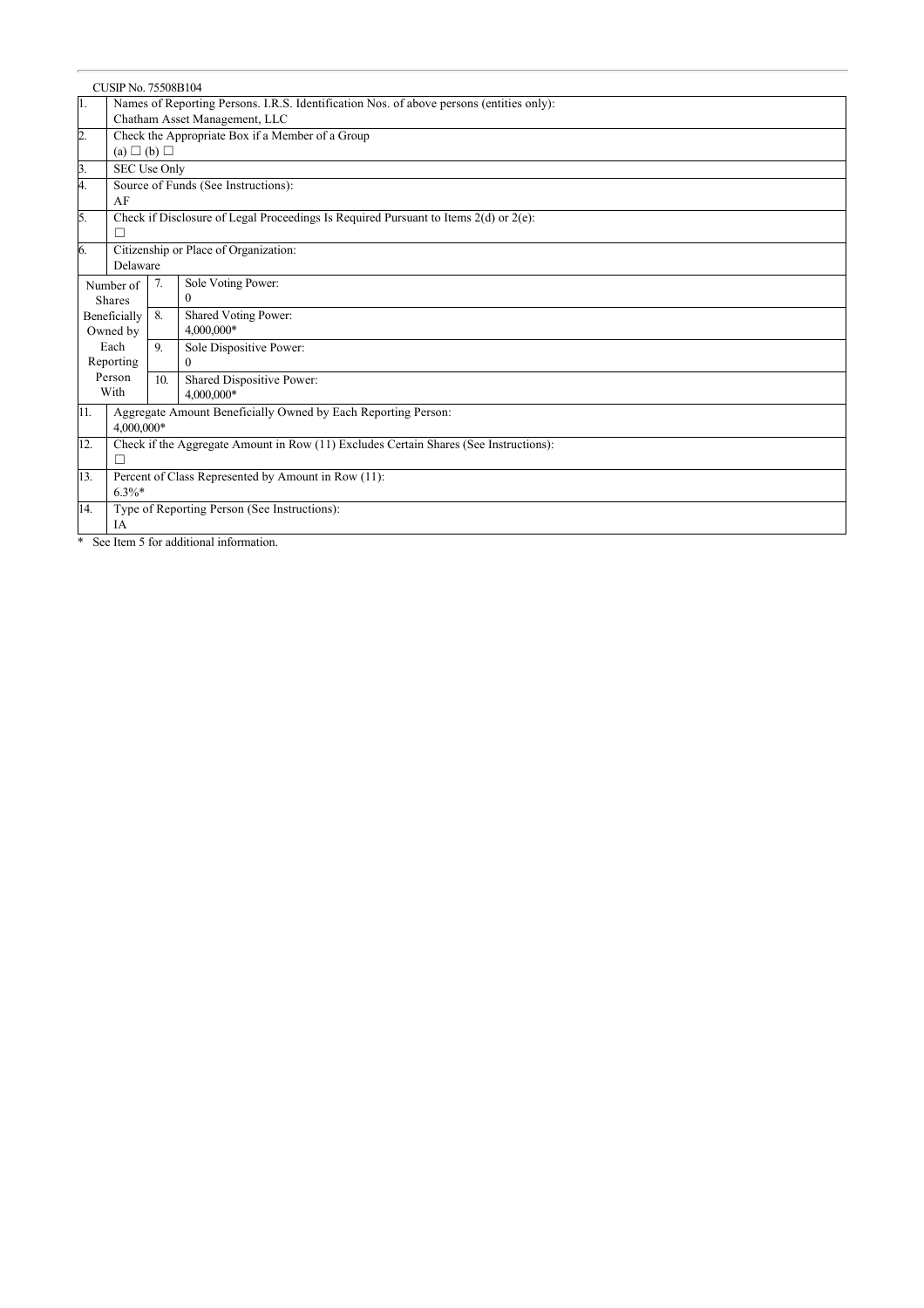|                | <b>CUSIP No. 75508B104</b>                                                                |     |                           |  |  |
|----------------|-------------------------------------------------------------------------------------------|-----|---------------------------|--|--|
| 1.             | Names of Reporting Persons. I.R.S. Identification Nos. of above persons (entities only):  |     |                           |  |  |
|                |                                                                                           |     | Anthony Melchiorre        |  |  |
| 2.             | Check the Appropriate Box if a Member of a Group                                          |     |                           |  |  |
|                | (a) $\Box$ (b) $\Box$                                                                     |     |                           |  |  |
| 3.             | SEC Use Only                                                                              |     |                           |  |  |
| 4.             | Source of Funds (See Instructions):                                                       |     |                           |  |  |
|                | AF                                                                                        |     |                           |  |  |
| 5.             | Check if Disclosure of Legal Proceedings Is Required Pursuant to Items 2(d) or 2(e):<br>П |     |                           |  |  |
| 6.             | Citizenship or Place of Organization:                                                     |     |                           |  |  |
| Delaware       |                                                                                           |     |                           |  |  |
|                | Number of                                                                                 | 7.  | Sole Voting Power:        |  |  |
|                | <b>Shares</b>                                                                             |     | $\Omega$                  |  |  |
|                | Beneficially                                                                              | 8.  | Shared Voting Power:      |  |  |
|                | Owned by                                                                                  |     | 4,000,000*                |  |  |
|                | Each                                                                                      | 9.  | Sole Dispositive Power:   |  |  |
|                | Reporting                                                                                 |     | $\theta$                  |  |  |
| Person<br>With |                                                                                           | 10. | Shared Dispositive Power: |  |  |
|                | 4,000,000*                                                                                |     |                           |  |  |
| 11.            | Aggregate Amount Beneficially Owned by Each Reporting Person:<br>4,000,000*               |     |                           |  |  |
| 12.            | Check if the Aggregate Amount in Row (11) Excludes Certain Shares (See Instructions):     |     |                           |  |  |
|                | П                                                                                         |     |                           |  |  |
| 13.            | Percent of Class Represented by Amount in Row (11):                                       |     |                           |  |  |
| $6.3\%*$       |                                                                                           |     |                           |  |  |
| 14.            | Type of Reporting Person (See Instructions):                                              |     |                           |  |  |
|                | $\mathbb{N}$<br>$\cdots$<br>$-1$ and $-1$                                                 |     |                           |  |  |

\* See Item 5 for additional information.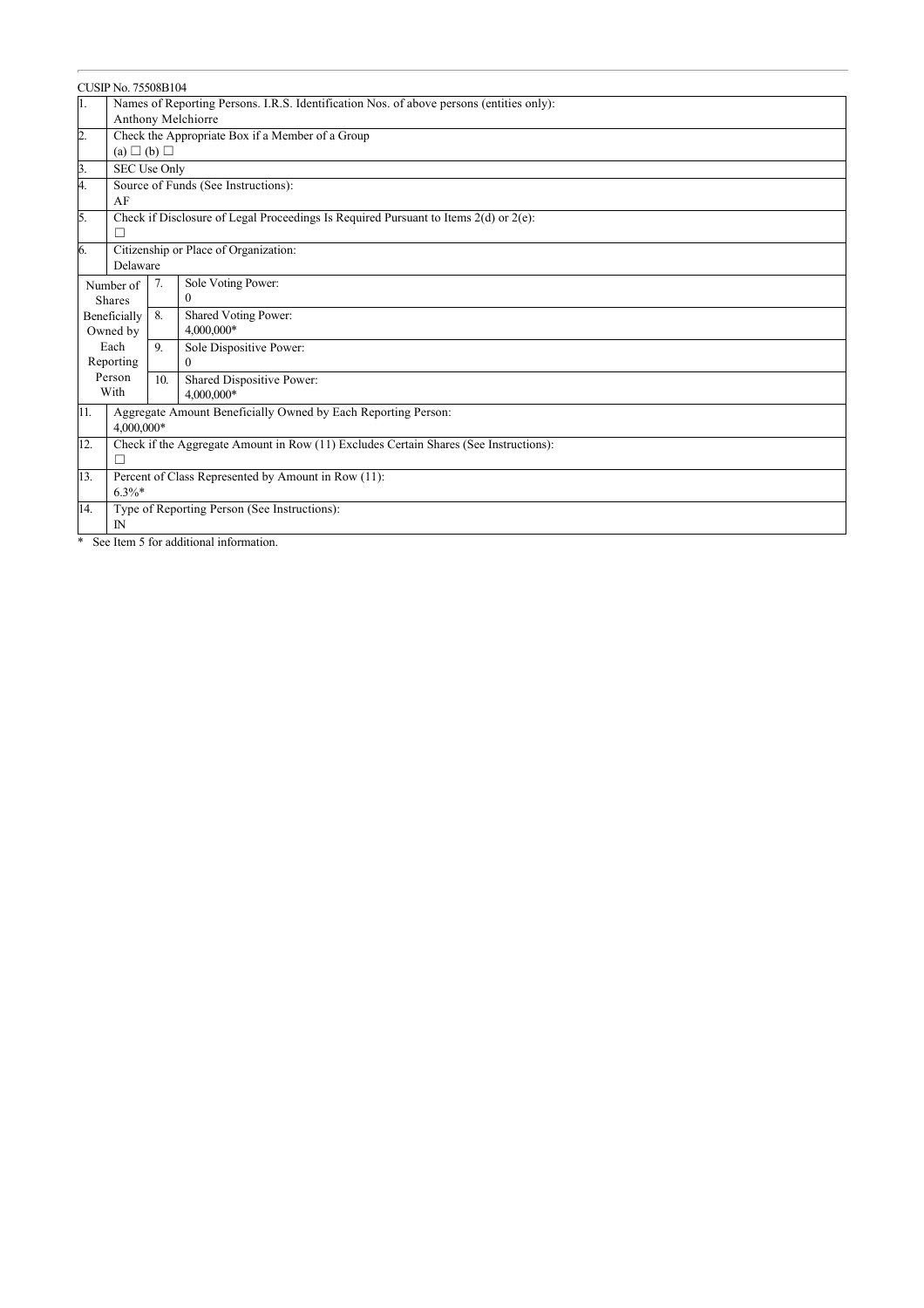#### Item 1. Security and Issuer.

The name of the issuer is Rayonier Advanced Materials Inc., a Delaware corporation (the "Issuer"). The address of the Issuer's principal executive offices is 1301 Riverplace Boulevard, Jacksonville, FL 32207. This report on Schedule 13D (this "Schedule 13D") relates to the Issuer's Common Stock, \$0.01 par value per share (the "Common Stock").

#### Item 2. Identity and Background.

(a) This Schedule 13D is being filed jointly by (i) Chatham Asset Management, LLC ("CAM"), a Delaware limited liability company and the investment manager to (a) Chatham Asset High Yield Master Fund, Ltd. ("Chatham Master Fund"), a Cayman Islands exempted company, and (b) other affiliated funds (collectively with Chatham Master Fund, the "Chatham Funds"); and (ii) Anthony Melchiorre, a United States Citizen. CAM and Mr. Melchiorre are each a "Reporting Person" and are collectively referred to herein as the "Reporting Persons." Information regarding the executive officers, directors and controlling persons of CAM is set forth in **Exhibit 2** hereto and incorporated herein by reference.

(b) The principal business address for the Reporting Persons is 26 Main Street, Suite 204, Chatham, New Jersey 07928.

(c) The principal business of Mr. Melchiorre is to act as the managing member of CAM, an investment management firm that serves as investment manager of pooled investment vehicles. The principal business of CAM is to serve as investment manager to pooled investment vehicles.

(d) None of the Reporting Persons, nor, to the best knowledge of the foregoing, any of their controlling persons or any other person named in Exhibit 2, have been, during the last five years, convicted in a criminal proceeding (excluding traffic violations or similar misdemeanors).

(e) None of the Reporting Persons nor, to the best knowledge of the foregoing, any of their controlling persons or any other person named in Exhibit 2, have been, during the last five years, a party to a civil proceeding of a judicial or administrative body of competent jurisdiction and as a result of such proceeding was or is subject to a judgment, decree or final order enjoining future violations of, or prohibiting or mandating activities subject to, federal or state securities laws or finding any violation with respect to such laws.

#### Item 3. Source and Amount of Funds or Other Consideration.

The funds used to purchase the Common Stock deemed to be beneficially owned by the Reporting Persons came from the working capital of private investment funds managed by CAM.

The total cost of the Common Stock that the Reporting Persons may be deemed to beneficially own is \$25,403,383.06.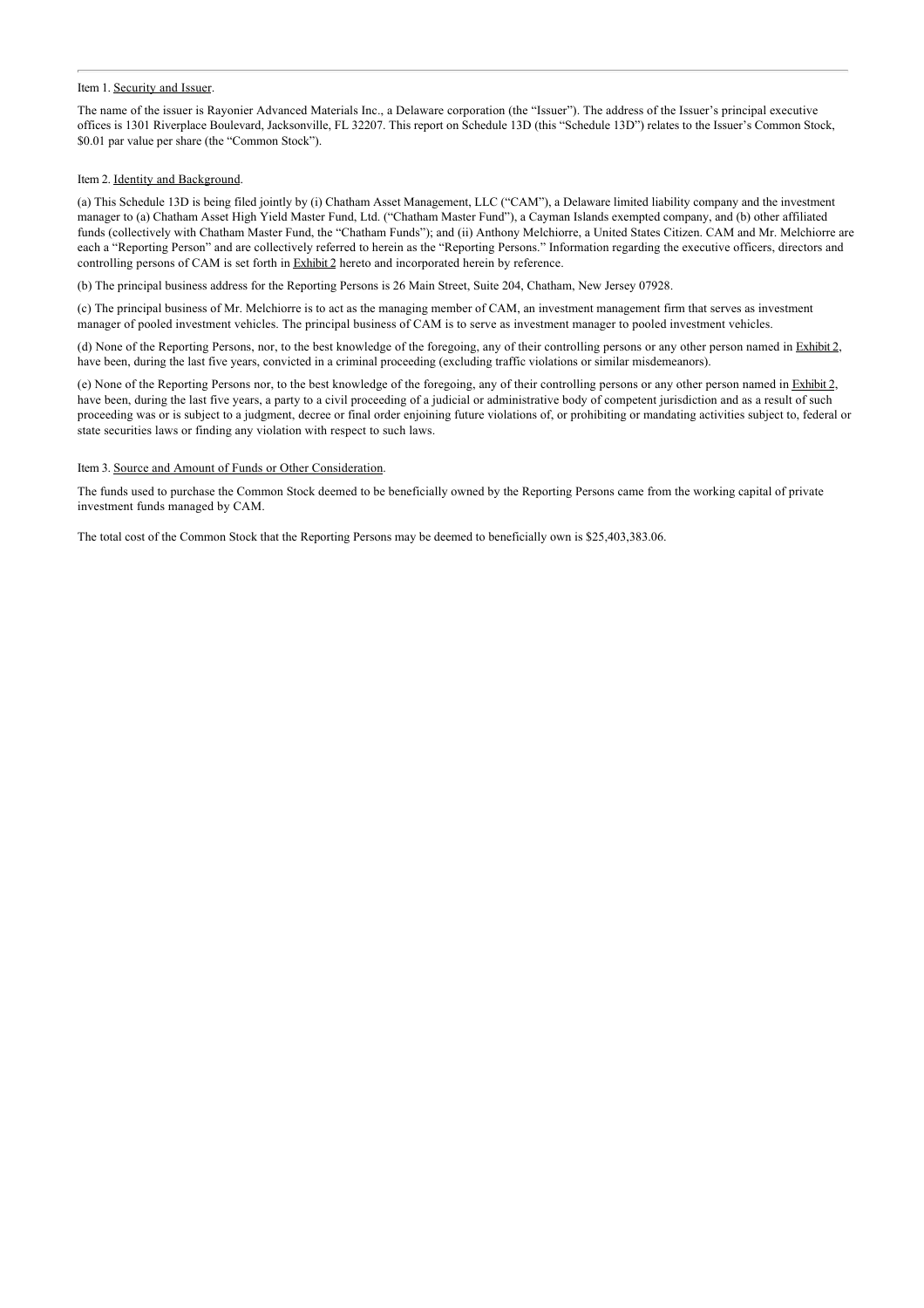No borrowed funds were used to purchase the Common Stock, other than any borrowed funds used for working capital purposes (including certain leverage arrangements) in the ordinary course of business.

#### Item 4. Purpose of Transaction.

The Reporting Persons purchased the shares of Common Stock reported in this Schedule 13D (the "Chatham Shares") based on the Reporting Persons' belief that the Chatham Shares, when purchased, were undervalued and represented an attractive investment opportunity. The acquisitions of the Chatham Shares were made in the ordinary course of the Reporting Persons' investment activities and the Chatham Shares are currently held for investment purposes, subject to the following.

The Reporting Persons and their representatives intend to engage in discussions with members of management and the board of directors (the "Board") of the Issuer to express the Reporting Persons' view that the Board should more efficiently deploy the Company's cash, including to retire portions of the Company's outstanding debt, which the Reporting Persons believe would generate increased cash flow and enhance shareholder value. The Reporting Persons and their advisors may also engage in discussions with members of management and the Board, or with third parties, regarding a variety of other matters related to the Issuer. Such matters may include, among other things, the Issuer's business, operations, performance, management, capitalization, ownership structure, corporate governance, Board composition and strategic alternatives and direction. The Reporting Persons may take other steps seeking to bring about changes to increase shareholder value. Accordingly, in order to maintain the maximum flexibility to effectuate the necessary changes at the Issuer, the Reporting Persons have determined to file this Schedule 13D.

The Reporting Persons intend to review their investment in the Issuer on a continuing basis. Depending on various factors including, without limitation, the Issuer's financial position and investment strategy, the price levels of the Chatham Shares, conditions in the securities markets and general economic and industry conditions, the Reporting Persons may in the future take such actions with respect to their investment in the Issuer as they deem appropriate including, without limitation, seeking Board representation, making proposals to the Issuer concerning, without limitation, changes to the Issuer's business, operations, management, capitalization, ownership structure, corporate governance or Board composition, purchasing additional Shares, selling some or all of their Chatham Shares, including through a trading plan created under Rule 10b5-1(c) or otherwise, engaging in short selling of or any hedging or similar transaction with respect to the Chatham Shares or changing their intention with respect to any and all matters referred to in Item 4.

Other than as set forth above, the Reporting Persons do not have any plans or proposals as of the date of this filing which relate to, or would result in, any of the actions enumerated in Item 4 of the instructions to Schedule 13D.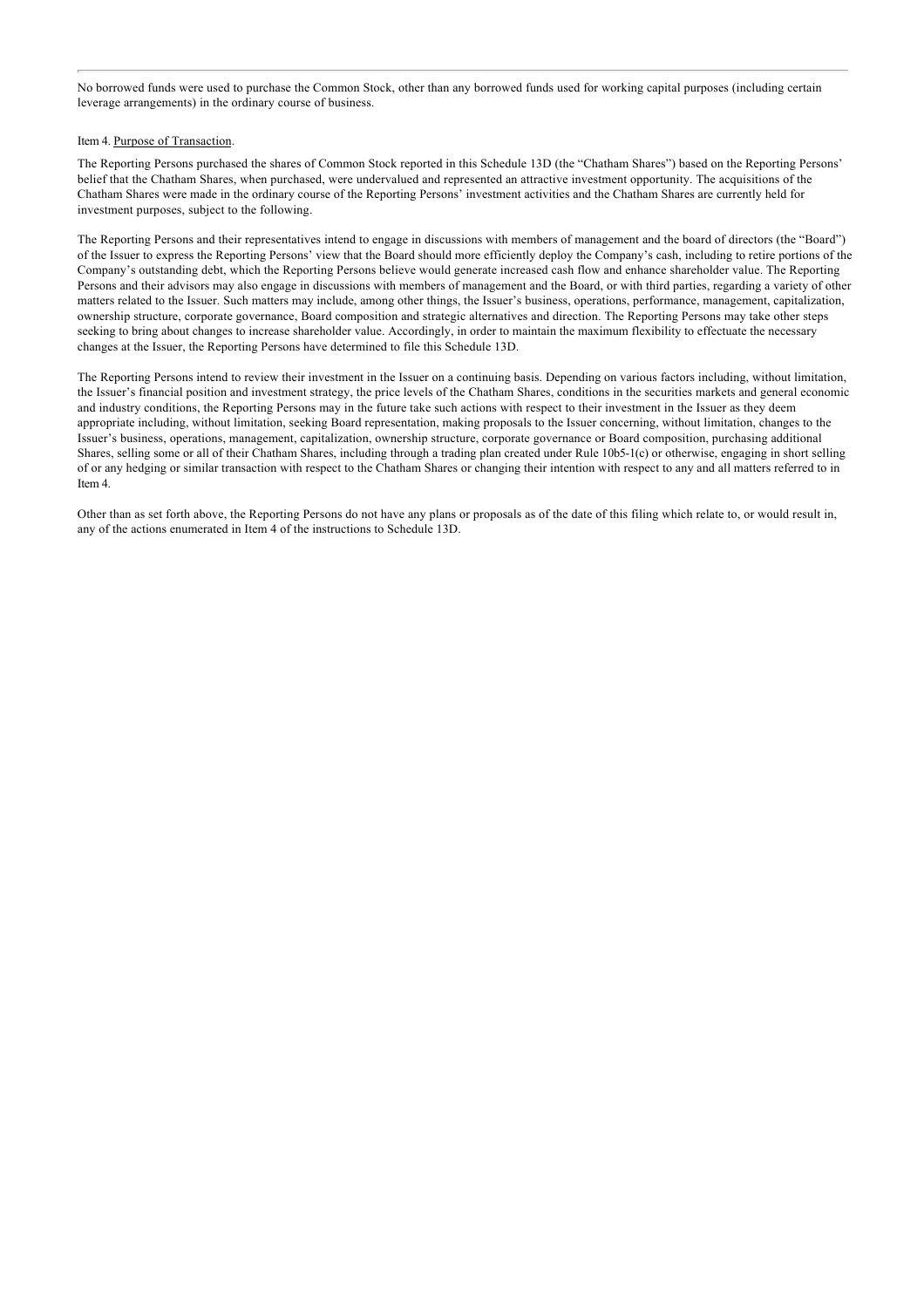#### Item 5. Interest in Securities of the Issuer.

(a) - (e) The aggregate percentage of Common Stock reported owned by each person named herein is based upon 63,738,406 shares of Common Stock outstanding, which is the total number of shares of Common Stock outstanding as of February 24, 2022 as reported in the Issuer's Annual Report on Form 10-K filed with the Securities and Exchange Commission on March 1, 2022.

As of the date of filing of this Schedule 13D (the "Filing Date"), the Chatham Funds held an aggregate of 4,000,000 shares of Common Stock of the Issuer. As a result of the foregoing, for purposes of Reg. Section 240.13d-3, Mr. Melchiorre and CAM may be deemed to beneficially own the 4,000,000 shares of Common Stock of the Issuer held in the aggregate by the Chatham Funds, or approximately 6.3% of the shares of Common Stock of the Issuer deemed to be issued and outstanding as of the Filing Date.

Each of CAM and Mr. Melchiorre has the sole power to vote or direct the vote of zero shares of Common Stock and the shared power to vote or direct the vote of 4,000,000 shares of Common Stock. Each of Mr. Melchiorre and CAM has the sole power to dispose or direct the disposition of zero shares of Common Stock and the shared power to dispose or direct the disposition of 4,000,000 shares of Common Stock.

To the knowledge of the Reporting Persons, the executive officers and directors of CAM have no beneficial ownership of Common Stock separate from the beneficial ownership held by the Reporting Persons.

The transactions by the Reporting Persons in the securities of the Issuer during the past sixty days are set forth in Exhibit 3 hereto.

Each of CAM and Mr. Melchiorre specifically disclaim beneficial ownership in the shares of Common Stock reported herein except to the extent of their pecuniary interest therein.

Item 6. Contracts, Arrangements, Understandings or Relationships with Respect to Securities of the Issuer.

In addition to the reported shares of Common Stock, CAM and the Chatham Funds collectively own \$237,288,000 aggregate principal amount of the Issuer's 5.50% Senior Notes due June 1, 2024 (the "2024 Notes"), and \$63,202,037 aggregate principal amount of the Issuer's 7.625% Senior Secured Notes due January 15, 2026 (the "2026 Notes").

There are no contracts, arrangements, understandings or relationships between the Reporting Persons and any other person, with respect to the Common Stock of the Issuer.

## Item 7. <u>Material to be Filed as Exhibits</u>.<br>Exhibit 1: An agreement relation

An agreement relating to the filing of a joint statement as required by Rule 13d-1(f) under the Securities Exchange Act of 1934 is filed herewith as Exhibit 1.

- Exhibit 2: Information with respect to Persons Covered Under Instruction C to Schedule 13D.
- Exhibit 3: Transactions in the Securities of the Issuer.